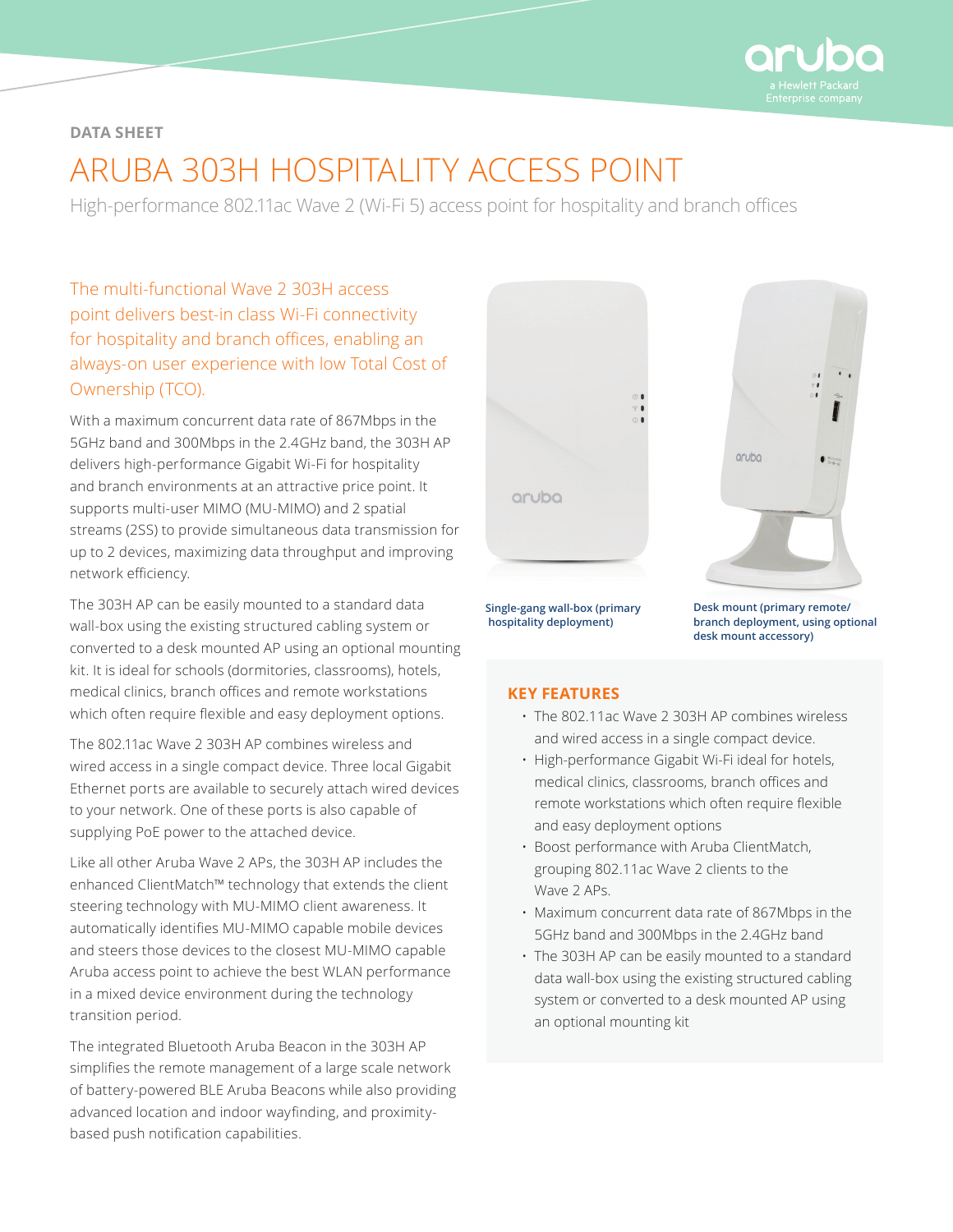# **UNIQUE BENEFITS**

## **Two devices in one**

• The 303H ships with everything you need to deploy as a wall-mounted (hospitality) AP, attaching directly to a standard single-gang data wall-box. The 303H can also be easily converted to a desk mounted (remote) AP, using an optional accessory stand.

#### **Unified AP – deploy with or without controller**

• The 303H can be deployed in either controller-based (ArubaOS) or controllerless (InstantOS) deployment mode.

## **Dual Radio 802.11ac access point with Multi-User MIMO (Wave 2)**

• Supports up to 867Mbps in the 5GHz band (with 2SS/VHT80 clients) and up to 300Mbps in the 2.4GHz band (with 2SS/HT40 clients).

#### **Built-in Bluetooth Low-Energy (BLE) radio**

- Enables location-based services with BLE-enabled mobile devices receiving signals from multiple Aruba Beacons at the same time.
- Enables management of your deployment of batterypowered Aruba Beacons.

## **Advanced Cellular Coexistence (ACC)**

• Minimizes the impact from out-of-band interference from sources such as 3G/4G cellular networks.

#### **Intelligent Power Monitoring (IPM)**

- Enables the AP to continuously monitor and report its actual power consumption and optionally make autonomous decisions to prioritize capabilities when power budget is limited.
- For the 303H, the IPM power-save feature applies when the unit is powered by an 802.3af or 802.3at POE source. By default, the USB interface will be the first feature to be turned off by IPM if the AP power consumption would otherwise exceed the available power budget. Specific power-saving options are programmable with IPM.

#### **RF Management**

• Adaptive Radio Management (ARM) technology automatically assigns channel and power settings, provides airtime fairness and ensures that APs stay clear of all sources of RF interference to deliver reliable, highperformance WLANs

• The 303H can be configured to provide part-time or dedicated air monitoring for spectrum analysis and wireless intrusion protection, VPN tunnels to extend remote locations to corporate resources, and wireless mesh connections where Ethernet drops are not available.

#### **Security**

- Integrated wireless intrusion protection offers threat protection and mitigation, and eliminates the need for separate RF sensors and security appliances.
- IP reputation and security services identify, classify, and block malicious files, URLs and IPs, providing comprehensive protection against advanced online threats.
- Integrated Trusted Platform Module (TPM) for secure storage of credentials, certificates and keys.

#### **Intelligent app visibility and control**

• AppRF technology leverages deep packet inspection to classify and block, prioritize, or limit bandwidth for thousands of applications in a range of categories.

#### **Quality of service for unified communication apps**

• Supports priority handling and policy enforcement for unified communication apps, including Microsoft Skype for Business with encrypted videoconferencing, voice, chat and desktop sharing.

# **CHOOSE YOUR DEPLOYMENT AND OPERATING MODES**

Aruba Unified APs offer a choice of deployment and operating modes to meet your unique management and deployment requirements:

- The 303H AP is a unified AP that supports both controller-based and controllerless deployment modes, providing maximum flexibility
- Controller-based mode: When deployed in conjunction with an Aruba Mobility Controller, Aruba APs offer centralized configuration, data encryption, policy enforcement and network services, as well as distributed and centralized traffic forwarding.
- Controllerless (Instant) mode: The controller function is virtualized in a cluster of APs in Instant mode. As the network grows and/or requirements change, Instant deployments can easily migrate to controllerbased mode.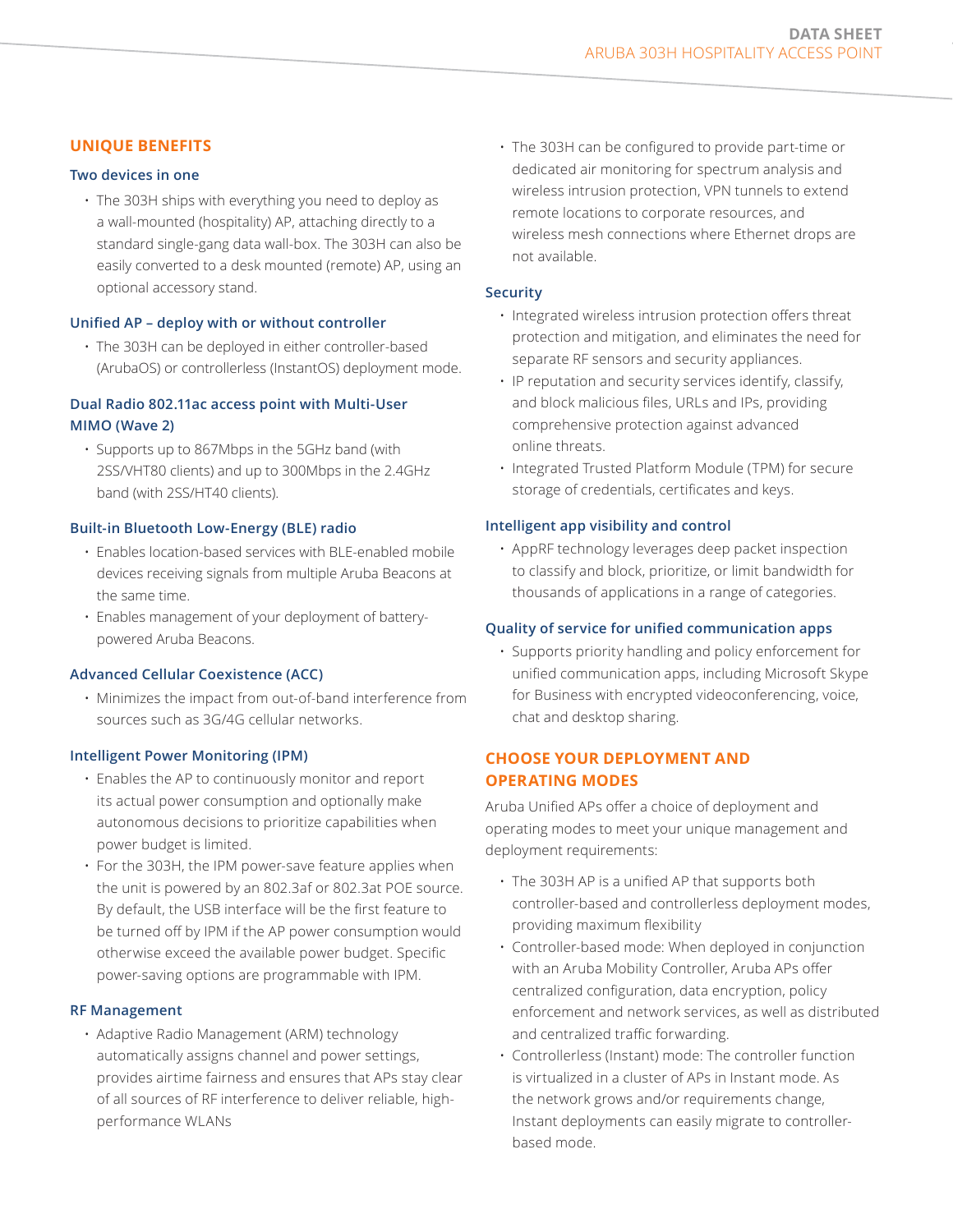- Remote AP (RAP) mode for branch deployments
- Air monitor (AM) for wireless IDS, rogue detection and containment
- Spectrum analyzer, dedicated or hybrid, for identifying sources of RF interference
- Secure enterprise mesh

For large installations across multiple sites, the Aruba Activate service significantly reduces deployment time by automating device provisioning, firmware upgrades, and inventory management. With Aruba Activate, APs in Instant mode can configure themselves when powered up.

## **303H ACCESS POINT SPECIFICATIONS**

- Unified dual-radio 802.11ac Wave 2 2x2:2 hospitality and branch AP with internal antennas, three local Gigabit Ethernet ports, PoE out and USB host interface
- Supports wall-box and desk mount deployments

## **WI-FI RADIO SPECIFICATIONS**

- AP type: Indoor, dual radio, 5GHz 802.11ac 2x2 MIMO and 2.4GHz 802.11n 2x2 MIMO1
- Software-configurable dual radio supports 5GHz (Radio 0) and 2.4GHz (Radio 1)
- 5GHz: Two spatial stream Multi User (MU) MIMO for up to 867Mbps wireless data rate to up to two (1x1 VHT80) MU-MIMO capable client devices simultaneously
- 5GHz: Two spatial stream Single User (SU) MIMO for up to 867Mbps wireless data rate to individual 2x2 VHT80 client devices
- 2.4GHz: Two spatial stream Single User (SU) MIMO for up to 300Mbps wireless data rate to individual 2x2 HT40 client devices
- Support for up to 256 associated client devices per radio, Supported frequency bands (country-specific restrictions apply):
- **-** 2.400 to 2.4835GHz
- **-** 5.150 to 5.250GHz
- **-** 5.250 to 5.350GHz
- **-** 5.470 to 5.725GHz
- **-** 5.725 to 5.850GHz
- Available channels: Dependent on configured regulatory domain
- Dynamic frequency selection (DFS) optimizes the use of available RF spectrum
- Supported radio technologies:
	- **-** 802.11b: Direct-sequence spread-spectrum (DSSS)
	- **-** 802.11a/g/n/ac: Orthogonal frequency-division multiplexing (OFDM)
- Supported modulation types:
- **-** 802.11b: BPSK, QPSK, CCK
- **-** 802.11a/g/n/ac: BPSK, QPSK, 16-QAM, 64-QAM, 256-QAM
- Transmit power: Configurable in increments of 0.5 dBm
- Maximum (conducted) transmit power (limited by local regulatory requirements):
	- **-** 2.4GHz band: +18 dBm per chain, +21 dBm aggregate (2x2)
	- **-** 5GHz band: +18 dBm per chain, +21 dBm aggregate (2x2)
	- **-** Note: conducted transmit power levels exclude antenna gain. For total (EIRP) transmit power, add antenna gain
- Advanced Cellular Coexistence (ACC) minimizes interference from cellular networks
- Maximum ratio combining (MRC) for improved receiver performance
- Cyclic delay/shift diversity (CDD/CSD) for improved downlink RF performance
- Short guard interval for 20MHz, 40MHz and 80MHz channels
- Space-time block coding (STBC) for increased range and improved reception
- Low-density parity check (LDPC) for high-efficiency error correction and increased throughput
- Transmit beam-forming (TxBF) for increased signal reliability and range
- Supported data rates (Mbps):
	- **-** 802.11b: 1, 2, 5.5, 11
	- **-** 802.11a/g: 6, 9, 12, 18, 24, 36, 48, 54
	- **-** 802.11n (2.4GHz): 6.5 to 300 (MCS0 to MCS15)
	- **-** 802.11n (5GHz): 6.5 to 450 (MCS0 to MCS23)
	- **-** 02.11ac: 6.5 to 867 (MCS0 to MCS9, NSS = 1 to 2 for VHT20/40/80)
- 802.11n high-throughput (HT) support: HT 20/40
- 802.11ac very high throughput (VHT) support: VHT 20/40/80
- 802.11n/ac packet aggregation: A-MPDU, A-MSDU

<sup>1</sup> 256-QAM modulation (802.11ac) supported by the 2.4GHz radio as well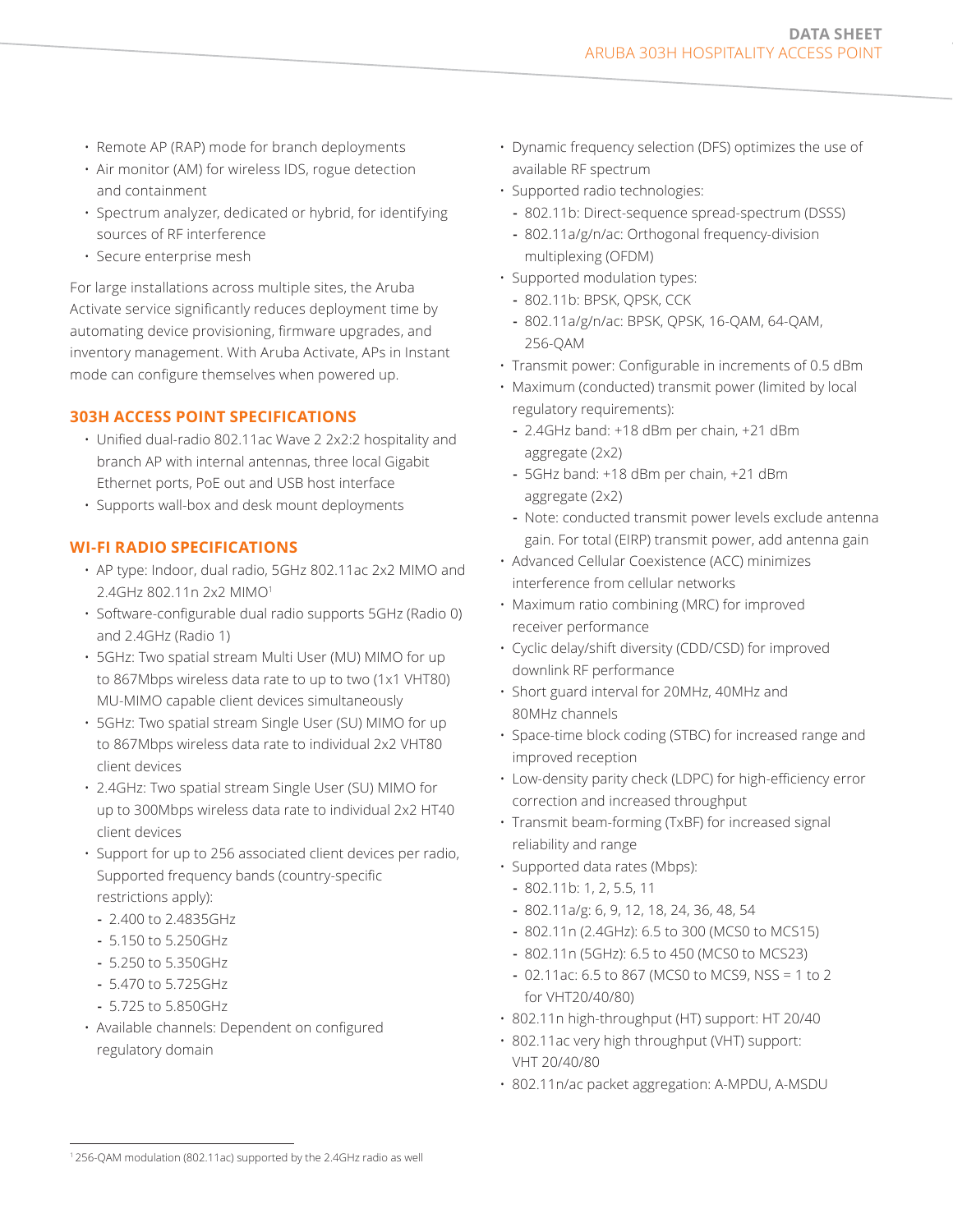#### **WI-FI ANTENNAS**

- Two integrated dual-band moderately directional antennas for 2x2 MIMO with maximum individual antenna gain of 4.3dBi in 2.4GHz and 6.2dBi in 5GHz. Built-in antennas are optimized for vertical orientation of the AP.
	- **-** The horizontal beamwidth is roughly 120 degrees. Combining the patterns of each of the antennas of the MIMO radios, the peak gain of the effective per-antenna pattern is 3.2dBi in 2.4GHz and 4.6dBi in 5GHz.

#### **OTHER INTERFACES**

- Uplink: 10/100/1000BASE-T Ethernet (RJ-45, back)
	- **-** Auto-sensing link speed and MDI/MDX
- **-** 802.3az Energy Efficient Ethernet (EEE)
- **-** PoE-PD (input): 48 Vdc (nominal) 802.3af/at PoE
- Local: Three 10/100/1000BASE-T Ethernet (RJ-45, bottom)
	- **-** Auto-sensing link speed and MDI/MDX
	- **-** 802.3az Energy Efficient Ethernet (EEE)
	- **-** One port: PoE-PSE (output): 48 Vdc (nominal) 802.3af PoE
- Passive pass-through interface (two RJ-45, back and bottom)
	- **-** Bluetooth Low Energy (BLE) radio
		- > Up to 4dBm transmit power (class 2) and -93dBm receive sensitivity
		- > Integrated antenna with moderately directional pattern and peak gain of 0.9dBi
- USB 2.0 host interface (Type A connector)
	- **-** 3G/4G cellular modems
	- **-** Device battery charging port
	- **-** Capable of supplying up to 1A/5 watts of power to an attached device
- DC power interface, accepts 1.35/3.5-mm center-positive circular plug with 9.5-mm length
- Visual indicators (LEDs):
	- **-** Power/system status
	- **-** Radio status
	- **-** PoE-PSE status
	- **-** Local network port status (3x)
- Reset/LED control button ("paperclip access")
	- **-** Factory reset (when activated during device power up)
	- **-** LED control: toggle off/normal
- Serial console interface (custom, uUSB physical jack)

## **ENCRYPTED THROUGHPUT**

• Maximum IPsec encrypted wired throughput: 100Mbps

#### **POWER SOURCES AND CONSUMPTION**

- The AP supports direct DC power and Power over Ethernet (PoE)
- When both power sources are available, DC power takes priority over PoE
- Power sources are sold separately
- Direct DC power source: 48Vdc nominal, +/- 5%
- Power over Ethernet (PoE): 48 Vdc (nominal) 802.3af/802.3at compliant source
	- **-** Unrestricted functionality with direct DC power. When using an 802.3af PoE source, the PoE out (PSE) capability of the 303H is always disabled.
	- **-** Without IPM, both the USB port and PoE out (PSE) capability are disabled when the AP is powered by an 802.3af PoE source, and either the USB port or the PoE out (PSE) capability is disabled when powered by an 802.3at PoE source (PSE capability is disabled by default).
	- **-** When using IPM, the AP may enter power-save mode with reduced functionality when powered by a PoE source (see details on Intelligent Power Monitoring elsewhere in this datasheet)
- Maximum (worst-case) power consumption: 9.7W
- **-** Excludes power consumed by external USB and/or PoE-PD device (and internal losses); this could add up to 6.1W (PoE) for a 5W/1A USB device and up to 15.6W for a max load (15.4W) 802.3af PoE-PD device
- Maximum (worst-case) power consumption in idle mode: 4.9W (PoE) or 4.8W (DC)

## **MOUNTING**

- The AP ships with a mounting plate to attach the AP to a single-gang wall-box (most international variations covered). A security screw (T8H) is provided to ensure that the AP cannot (easily) be removed from its mount without a specialized tool.
- Several optional mount kits are available to attach the AP to a dual-gang wall-box, directly to the wall, or to support desk mounting.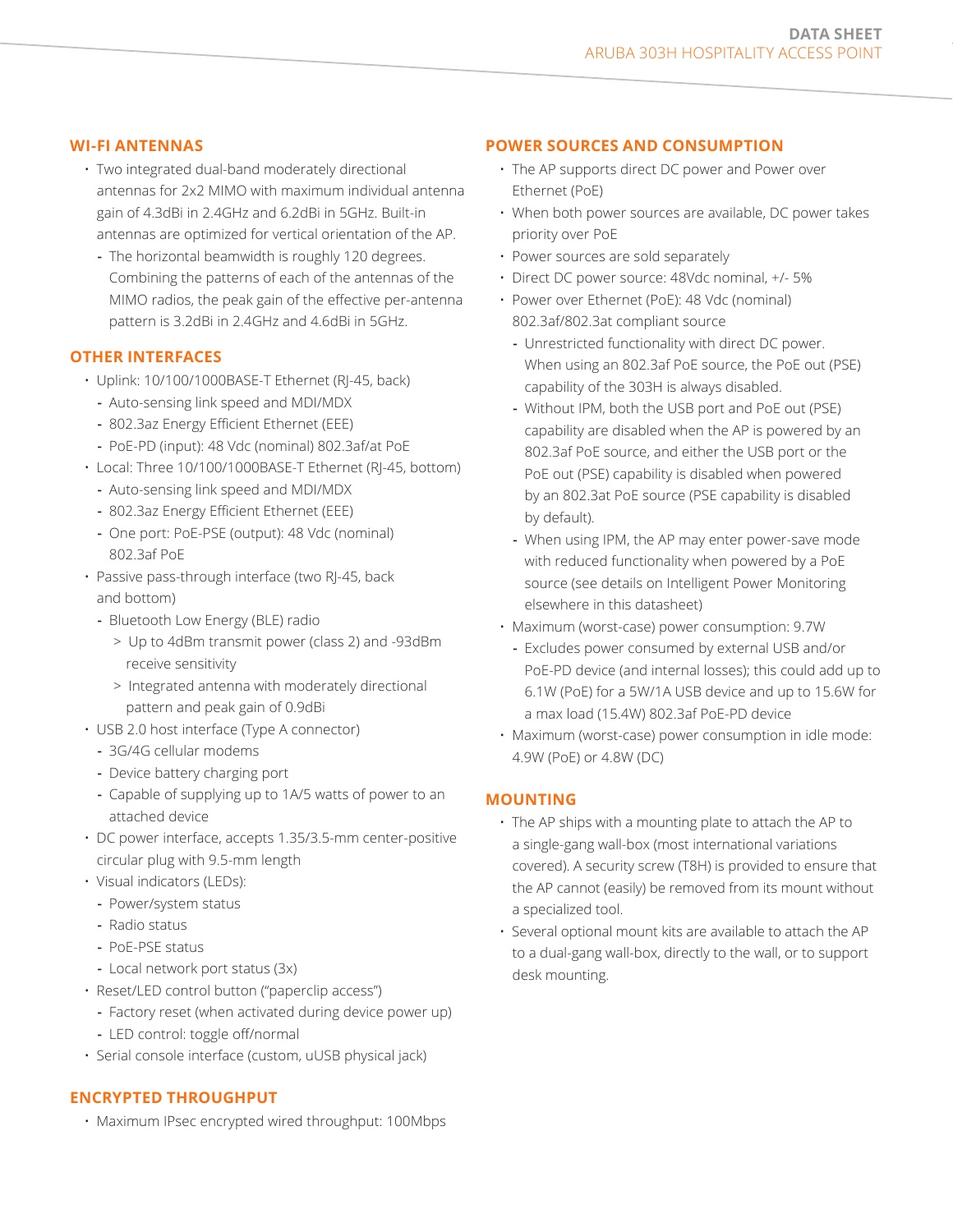## **MECHANICAL**

- Dimensions/weight (unit, including single-gang wall box mount plate):
	- **-** 86mm (W) x 40mm (D) x 150mm (H)
	- **-** 310g
- Dimensions/weight (shipping):
	- **-** 128mm (W) x 63mm (D) x 168mm (H)
	- **-** 470g

# **ENVIRONMENTAL**

- Operating:
	- **-** Temperature: 0° C to +40° C (+32° F to +104° F)
	- **-** Humidity: 5% to 93% non-condensing
- Storage and transportation:
	- **-** Temperature: -40° C to +70° C (-40° F to +158° F)

# **REGULATORY**

- FCC/ISED
- CE Marked
- RED Directive 2014/53/EU
- EMC Directive 2014/30/EU
- Low Voltage Directive 2014/35/EU
- UL/IEC/EN 60950
- EN 60601-1-1 and EN 60601-1-2

For more country-specific regulatory information and approvals, please see your Aruba representative.

# **RELIABILITY**

• MTBF: 1,090,000 hours (124 years) at +25C operating temperature

# **REGULATORY MODEL NUMBER**

• AP-303H-xx (all variants): APINH303

# **CERTIFICATIONS**

- CB Scheme Safety, cTUVus
- UL2043 plenum rating
- Wi-Fi Alliance (WFA) certified 802.11a/b/g/n/ac
- WPA, WPA2 and WPA3 Enterprise with CNSA option, Personal (SAE), Enhanced Open (OWE)

# **WARRANTY**

• Aruba [limited lifetime warranty](http://www.arubanetworks.com/support-services/product-warranties/)

# **MINIMUM SOFTWARE VERSIONS**

- ArubaOS™: 6.5.2.0/8.2.0.0
- InstantOS™: 6.5.2.0/8.2.0.0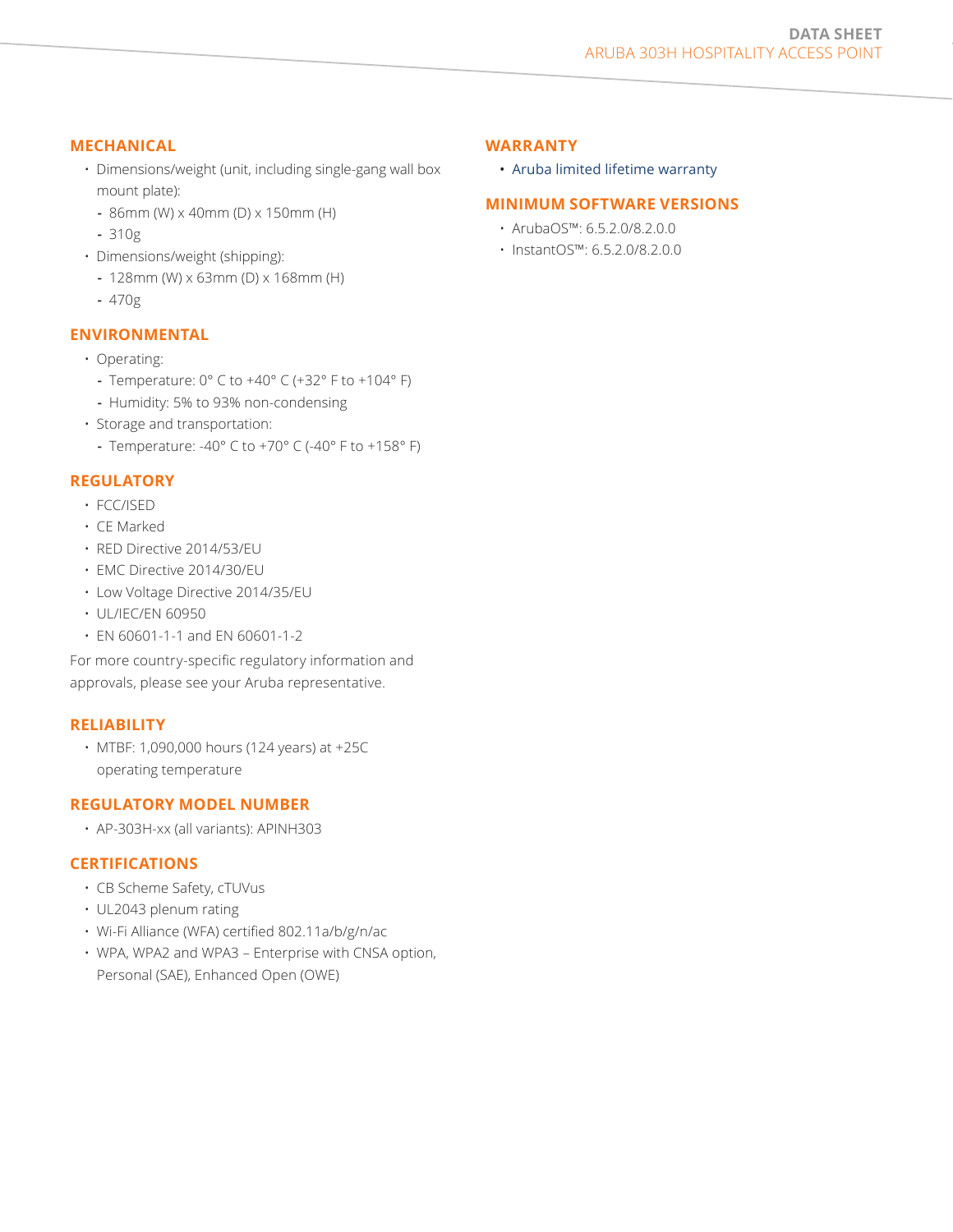| <b>RF PERFORMANCE TABLE</b> |  |  |  |  |  |  |  |  |  |  |  |  |  |  |  |  |  |  |  |  |
|-----------------------------|--|--|--|--|--|--|--|--|--|--|--|--|--|--|--|--|--|--|--|--|
|-----------------------------|--|--|--|--|--|--|--|--|--|--|--|--|--|--|--|--|--|--|--|--|

|                | <b>Maximum transmit power (dBm)</b><br>per transmit chain | <b>Receiver sensitivity (dBm)</b><br>per receive chain |
|----------------|-----------------------------------------------------------|--------------------------------------------------------|
|                | 2.4 GHz                                                   |                                                        |
| 802.11b        |                                                           |                                                        |
| 1 Mbps         | 18.0                                                      | $-96.0$                                                |
| 11 Mbps        | 18.0                                                      | $-88.0$                                                |
| 802.11g        |                                                           |                                                        |
| 6 Mbps         | 18.0                                                      | $-91.0$                                                |
| 54 Mbps        | 16.0                                                      | $-74.0$                                                |
| 802.11n HT20   |                                                           |                                                        |
| MCS0/8         | 18.0                                                      | $-90.0$                                                |
| MCS7/15        | 14.0                                                      | $-71.0$                                                |
| 802.11n HT40   |                                                           |                                                        |
| MCS0/8         | 18.0                                                      | $-87.0$                                                |
| MCS7/15        | 14.0                                                      | $-69.0$                                                |
|                | 5 GHz                                                     |                                                        |
| 802.11a        |                                                           |                                                        |
| 6 Mbps         | 18.0                                                      | $-90.0$                                                |
| 54 Mbps        | 16.0                                                      | $-73.0$                                                |
| 802.11n HT20   |                                                           |                                                        |
| MCS0/8         | 18.0                                                      | $-90.0$                                                |
| MCS7/15        | 14.0                                                      | $-71.0$                                                |
| 802.11n HT40   |                                                           |                                                        |
| MCS0/8         | 18.0                                                      | $-87.0$                                                |
| MCS7/15        | 14.0                                                      | $-68.0$                                                |
| 802.11ac VHT20 |                                                           |                                                        |
| MCS0           | 18.0                                                      | $-90.0$                                                |
| MCS8           | 13.0                                                      | $-67.0$                                                |
| 802.11ac VHT40 |                                                           |                                                        |
| MCS0           | 18.0                                                      | $-87.0$                                                |
| MCS9           | 12.0                                                      | $-62.0$                                                |
| 802.11ac VHT80 |                                                           |                                                        |
| MCS0           | 18.0                                                      | $-84.0$                                                |
| MCS9           | 12.0                                                      | $-59.0$                                                |

Table shows the maximum capability of the hardware provided (excluding antenna gain). Maximum transmit power is limited by local regulatory settings.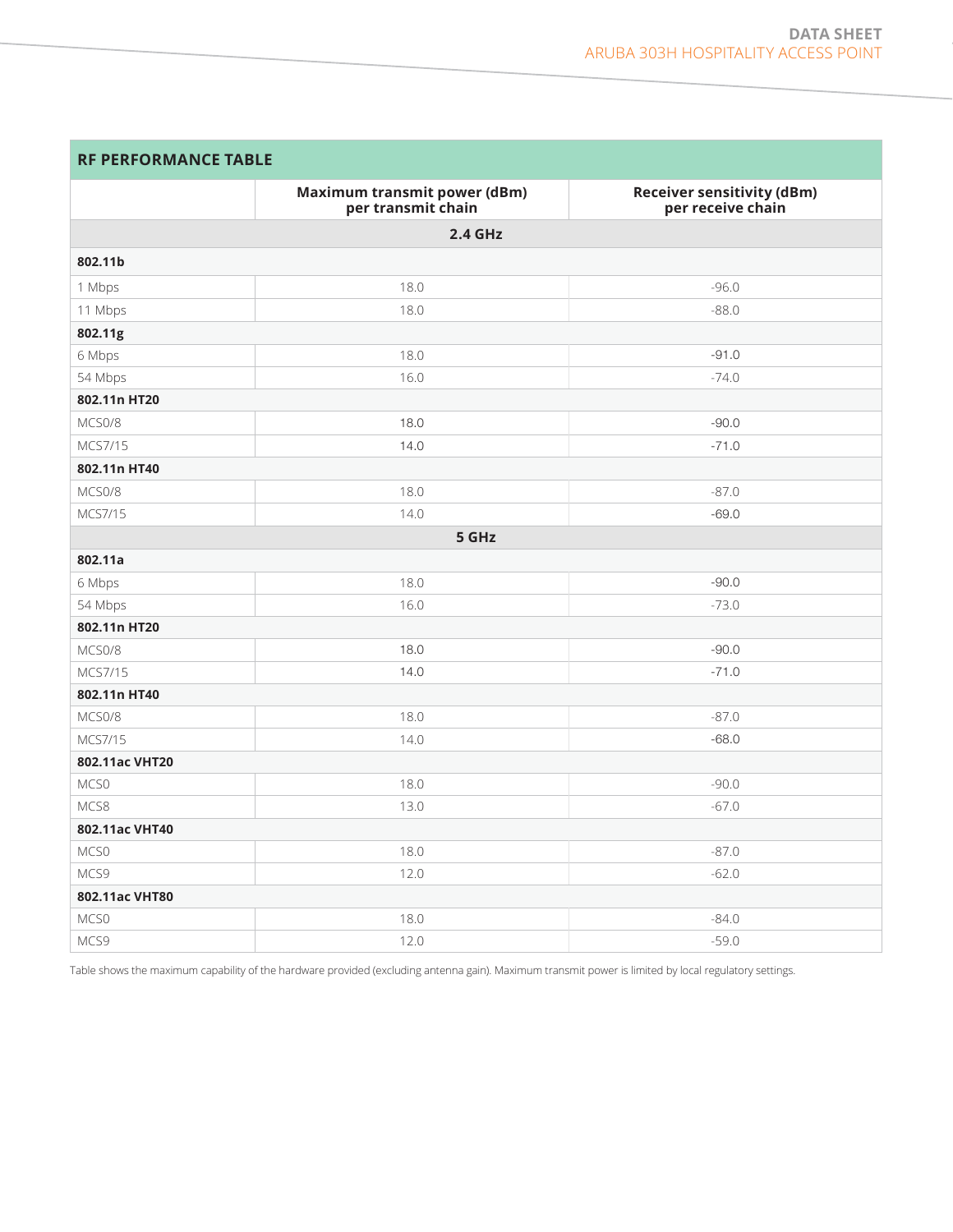# **ANTENNA PATTERN PLOTS**

Horizontal or azimuth plane (looking at the top of the AP, front facing up)





Elevation plane 0 (looking at the side of the AP, front facing to the right)



Elevation plane 90 (looking at the front of the AP)